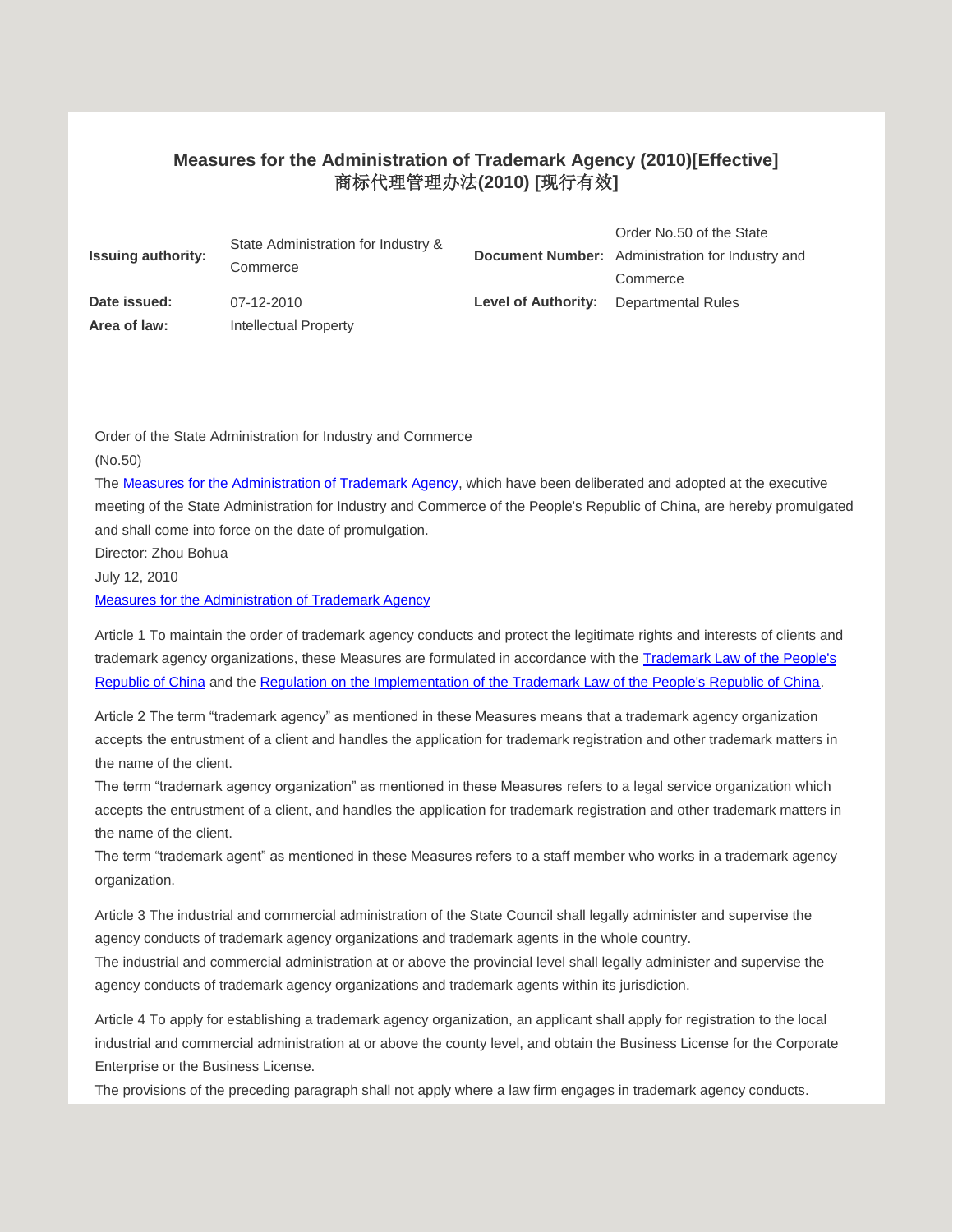Article 5 No trademark agency organization shall entrust any other entity or individual to engage in the trademark agency activities, or provide any convenience for the aforesaid activities.

Article 6 A trademark agency organization may accept the entrustment of a client and designate a trademark agent to conduct the following agency business:

1. handling as an agent the relevant matters on the application for trademark registration, modification, renewal, and transfer of the registered trademark, objection, revocation, review, infringement complaints, etc.;

2. providing legal consultation on trademarks and acting as the legal consultant on trademarks; and

3. handling other relevant trademark matters as an agent.

The application for trademark registration and other documents handled by a trademark agent shall be affixed with his signature and the seal of the trademark agency organization.

Article 7 No trademark agency organization shall accept the entrustment of both parties to a same trademark case.

Article 8 A trademark agent shall abide by laws, professional ethics and practicing disciplines, legally carry out the trademark agency business, timely and accurately provide good trademark agency services for clients, and earnestly protect the legitimate rights and interests of clients.

Article 9 A trademark agent shall meet the following conditions:

1. having full civil conduct capacity;

2. having good knowledge of the [trademark law](javascript:ESLC(37085,0)) and other relevant laws and regulations and having the professional knowledge on trademark agency; and

3. working in a trademark agency organization.

Article 10 A trademark agency shall not concurrently work in two or more trademark agency organizations.

Article 11 A trademark agent shall keep confidential the business secrets of clients. Without the approval of a client, he shall not disclose the agency matters that have not been disclosed to any other entity or individual.

Article 12 A trademark agent shall refuse to accept the entrustment if he knows that a client entrusts matters out of ulterior motives or its acts violate any law of the state or are fraudulent.

Article 13 Where a trademark agency organization commits any of the following conduct, the industrial and commercial administration where it is located or the conduct is committed shall give a warning to it or impose a fine of not more than 10,000 yuan on it. If it has any illegal gains, it shall be imposed a fine of not more than 3 times the illegal gains to the extent of not more than 30,000 yuan.

1. colluding with any third party and impairing the legitimate rights and interests of any client;

2. violating the provisions of Article 5 or 7 of these Measures;

3. impairing the interests of the state and the general public or the legitimate rights and interests of any other agency organization; or

4. engaging in any other illegal activity.